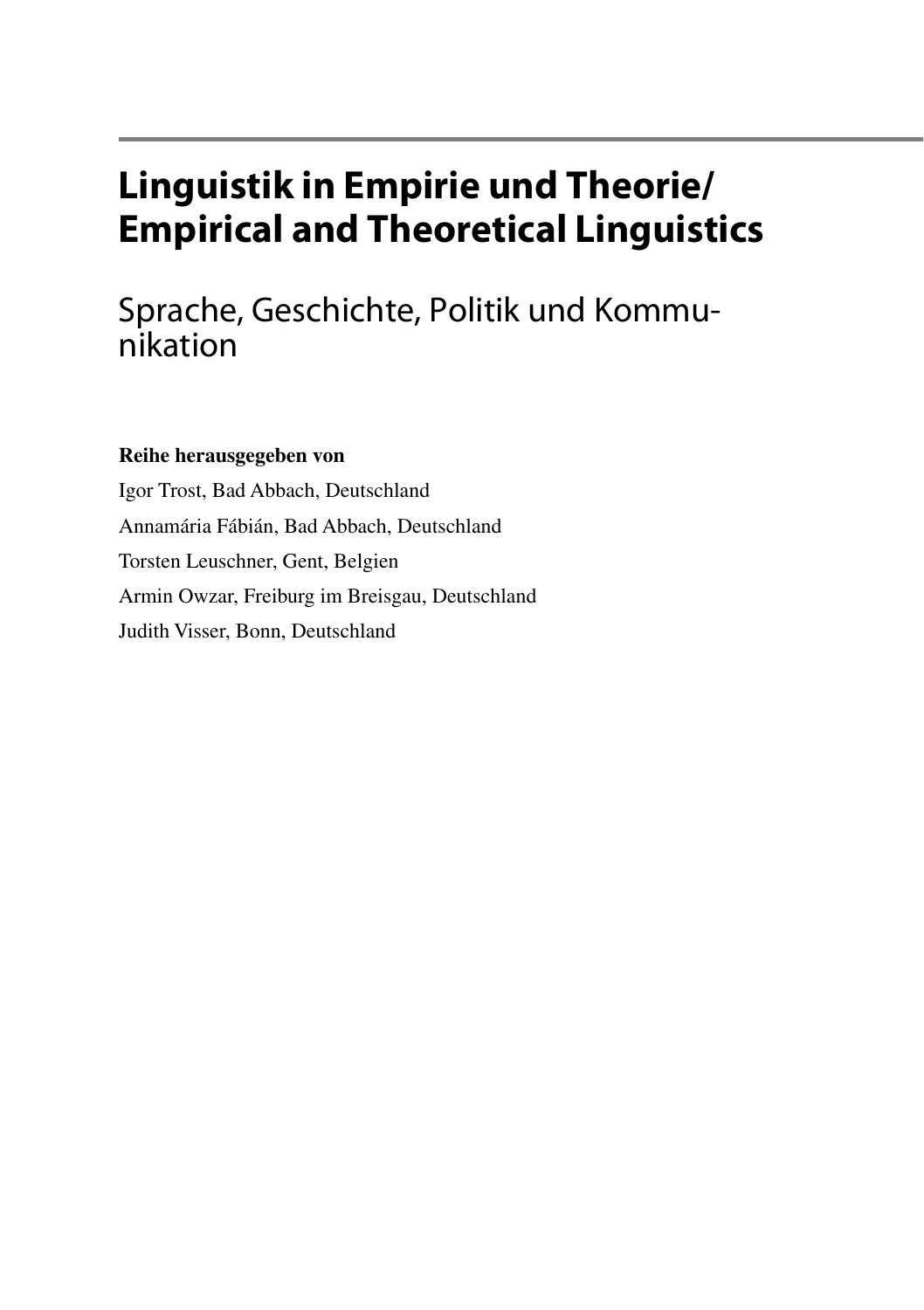In der trans- und interdisziplinär ausgerichteten Reihe Sprache, Geschichte, Politik und Kommunikation erscheinen Publikationen zu allen Aspekten der politischen Kommunikation und des politischen Diskurses im historischen (auch zeithistorischen) Kontext aus synchroner und diachroner Sicht. Besonderes Augenmerk gilt Studien, die sich an der Schnittstelle verschiedener Disziplinen wie der germanistischen Linguistik, den Linguistiken der Fremdsprachenphilologien, den Literaturwissenschaften, der Soziologie sowie der Geschichts-, Kommunikations- und Politikwissenschaften befnden. Ein in der inter- und transdisziplinären Forschung erfahrenes Herausgebergremium sowie ein ausgewiesener wissenschaftlicher Beirat aus mehreren europäischen Ländern stellen die Qualität der Publikationen durch ein doppeltes Peer-Review-Verfahren sicher. Die Reihe Sprache, Geschichte, Politik und Kommunikation geht auf den vom Herausgebergremium ins Leben gerufenen gleichnamigen internationalen Arbeitskreis zurück und steht als Publikationsplattform inter- und transdisziplinärer Forschung auch Nichtmitgliedern offen.

#### Sub-Series Language, History, Politics and Communication

The inter- and transdisciplinary book series Language, History, Politics and Communication invites publications on all aspects of political communication and discourse in its historical (including contemporary) context from a synchronic and/ or diachronic perspective. Contributions at the interface with disciplines such as linguistics (especially, but not exclusively, of German), literary studies, sociology, history, communication studies and political science are particularly welcome. Quality is ensured through double peer review by an editorial team with broad experience in inter- and transdisciplinary research and a cross-European advisory board of qualifed specialists. The book series Language, History, Politics and Communication is published under the auspices of the international research group by the same name, which was founded by the series editors. Its ambition is to serve as a platform for inter- and transdisciplinary research well beyond the membership of the group. Contributions may be written in German or English.

Weitere Bände in der Reihe https://link.springer.com/bookseries/16337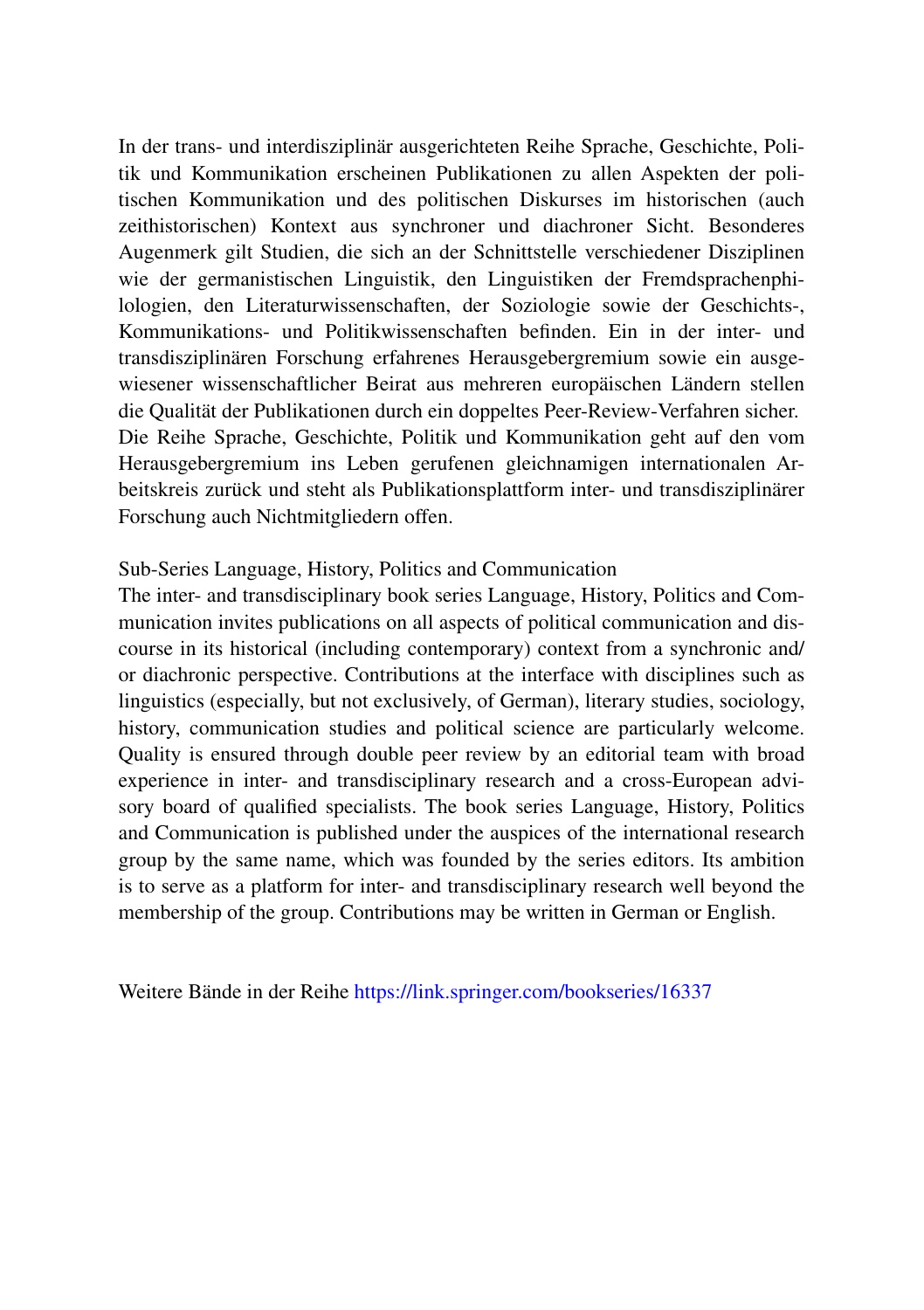Sabine Heinemann · Uta Helfrich · Judith Visser **Editors** 

# On the Discursive Deconstruction and Reconstruction of Europe

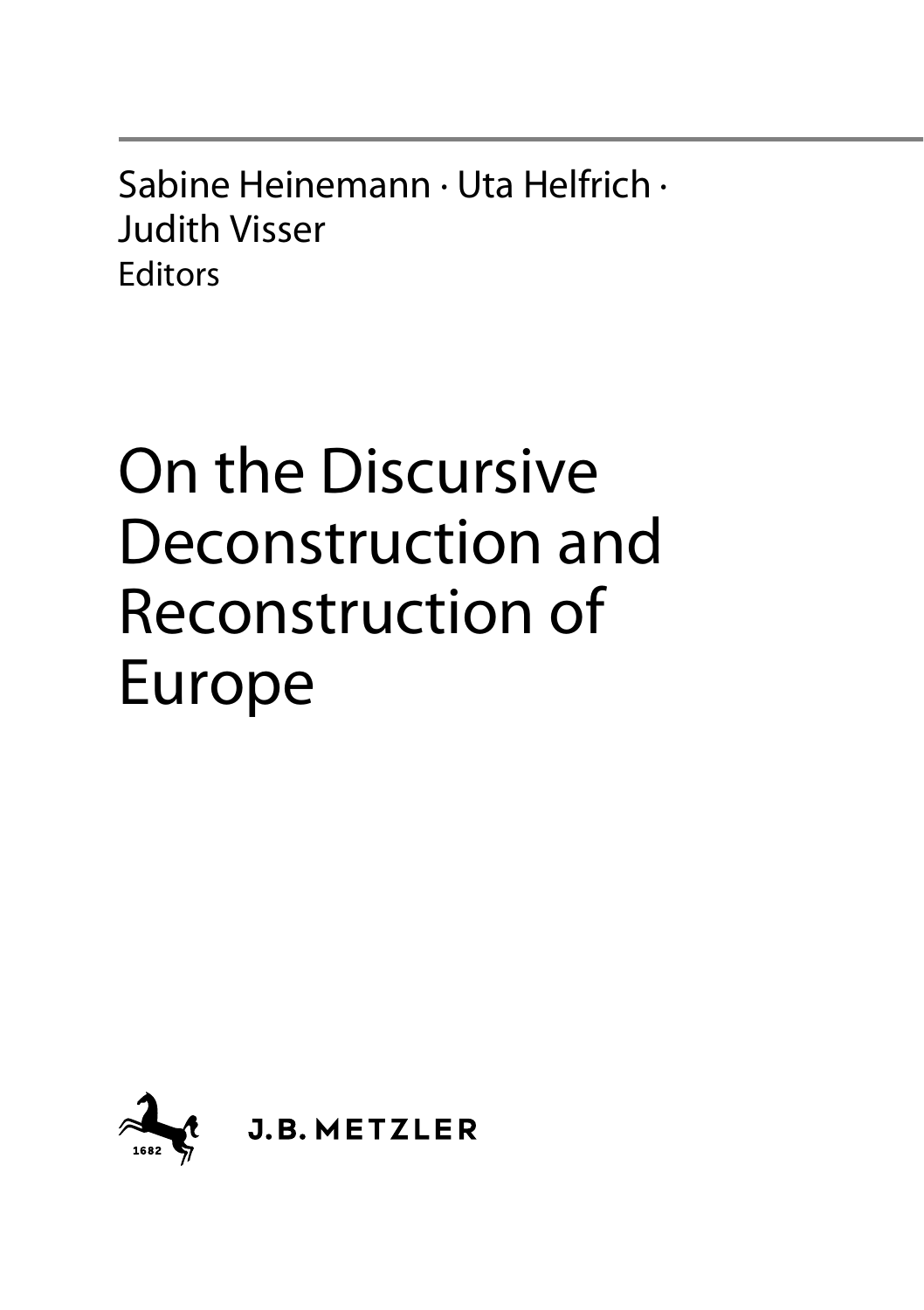*Editors* Sabine Heinemann Institut für Romanistik Karl-Franzens-Universität Graz Graz, Austria

Uta Helfrich Seminar für Romanische Philologie Georg-August-Universität Göttingen Göttingen, Germany

Judith Visser Romanisches Seminar Ruhr-Universität Bochum Bochum, Germany

This publication was printed with fnancial support of the Hugo-Schuchardt-Foundation



ISSN 2662-5725 ISSN 2662-5733 (electronic) Linguistik in Empirie und Theorie/Empirical and Theoretical Linguistics Sprache, Geschichte, Politik und Kommunikation ISBN 978-3-662-64892-6 ISBN 978-3-662-64893-3 (eBook) https://doi.org/10.1007/978-3-662-64893-3

© The Editor(s) (if applicable) and The Author(s), under exclusive license to Springer-Verlag GmbH, DE, part of Springer Nature 2022

This work is subject to copyright. All rights are solely and exclusively licensed by the Publisher, whether the whole or part of the material is concerned, specifically the rights of translation, reprinting, reuse of illustrations, recitation, broadcasting, reproduction on microflms or in any other physical way, and transmission or information storage and retrieval, electronic adaptation, computer software, or by similar or dissimilar methodology now known or hereafter developed. The use of general descriptive names, registered names, trademarks, service marks, etc. in this publication does not imply, even in the absence of a specifc statement, that such names are exempt from the relevant protective laws and regulations and therefore free for general use. The publisher, the authors and the editors are safe to assume that the advice and information in

this book are believed to be true and accurate at the date of publication. Neither the publisher nor the authors or the editors give a warranty, expressed or implied, with respect to the material contained herein or for any errors or omissions that may have been made. The publisher remains neutral with regard to jurisdictional claims in published maps and institutional affliations.

Responsible Editor: Marta Schmidt

This J.B. Metzler imprint is published by the registered company Springer-Verlag GmbH, DE part of Springer Nature.

The registered company address is: Heidelberger Platz 3, 14197 Berlin, Germany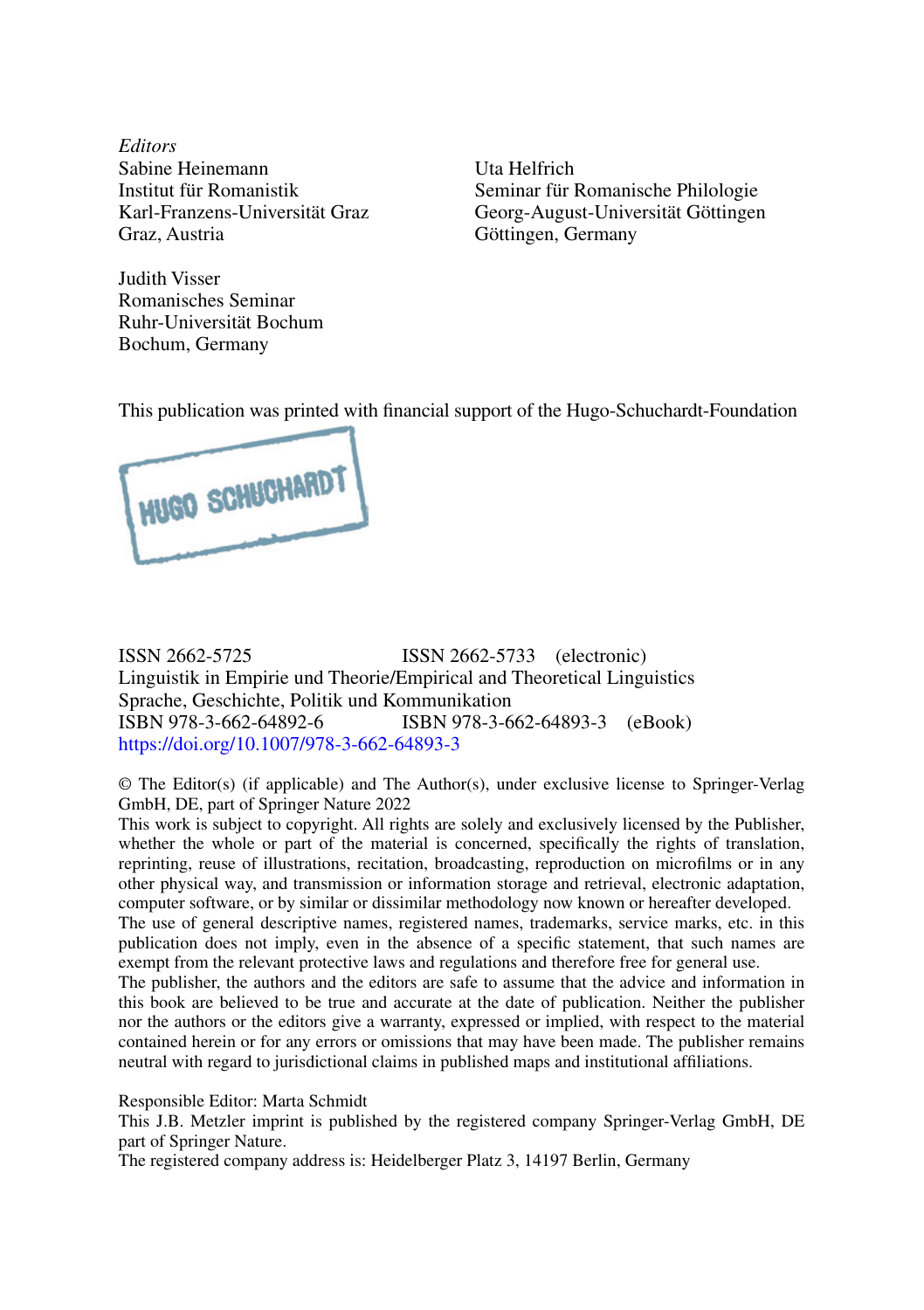## **Table of Contents**

| Sabine Heinemann / Uta Helfrich / Judith Visser                                                                                        |  |
|----------------------------------------------------------------------------------------------------------------------------------------|--|
|                                                                                                                                        |  |
| Marina Bletsas                                                                                                                         |  |
| Founding Concepts: Metaphor and Metonymy in the (French)                                                                               |  |
| Sabine Heinemann                                                                                                                       |  |
| The Conceptualisation of EUROPE in the Italian Press since the                                                                         |  |
| Uta Helfrich                                                                                                                           |  |
| Notre Europe a besoin d'une refondation - Macron's Strategies of                                                                       |  |
| Sara Matrisciano                                                                                                                       |  |
| From <i>Brexit</i> to <i>Frentrance</i> ? The Brexit Discourse as an Arena for                                                         |  |
| Elmar Schafroth                                                                                                                        |  |
| Pro-European and Anti-European Attitudes: Linguistic Analyses of<br>the Discourse on Europe Based on German and French Newspapers  129 |  |
| Silvia Sommella                                                                                                                        |  |
| The Fairy Tale Mental Model in Speeches by the Austrian FPÖ<br>and the Italian Lega Right-Wing Populist Parties in the European        |  |
|                                                                                                                                        |  |